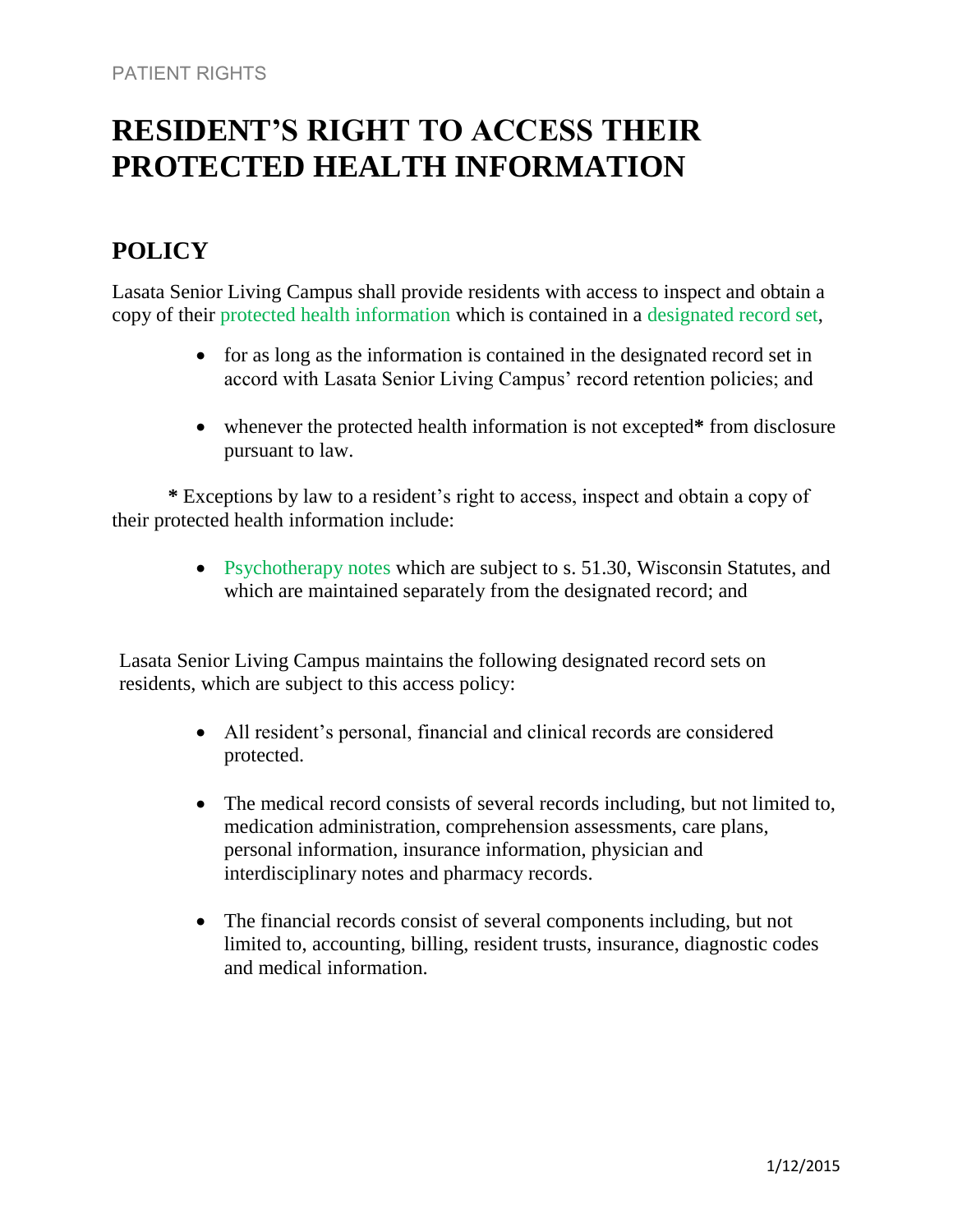### **PROCEDURE**

#### **INSTRUCTIONS FOR REQUEST TO ACCESS PROTECTED HEALTH INFORMATION**

- The Lasata Senior Living Campus' Notice of Privacy shall advise residents of the requirement to make a request for access to their protected health information in writing.
- A request by a resident for access to inspect or obtain a copy of their protected health information **shall** be made in writing and may be made on the form titled REQUEST FOR ACCESS TO INSPECT/COPY OR AUTHORIZATION TO DISCLOSE PROTECTED HEALTH INFORMATION which is available to residents for this purpose at the Lasata Senior Living Campus' Reception Desk and online at [www.lasatacampus.com.](http://www.lasatacampus.com/)
- Requests for Access shall be submitted to the Medical Records office for processing.

#### **INSTRUCTIONS FOR PROCESSING REQUESTS FOR PROTECTED HEALTH INFORMATION**

- Upon receipt of a written request for access, Lasata Senior Living Campus staff shall document the date and time of receipt on the resident's request for access.
- Lasata Senior Living Campus will act to accept or deny the request for access as expeditiously as possible, but not later than 30 days after receipt of the written request unless the information requested is not maintained or accessible on-site, in which case Lasata Senior Living Campus will act to accept or deny the request for access not later than 60 days after receipt of a request for access. If Lasata Senior Living Campus is unable to process a request for access and grant or deny access within the 30 or 60 day deadlines, one extension of 30 days will apply if Lasata Senior Living Campus provides a written statement of the reasons for the delay and the date by which action on the request will be completed prior to the expiration of the 30 day or 60 day deadline. No additional extensions will apply.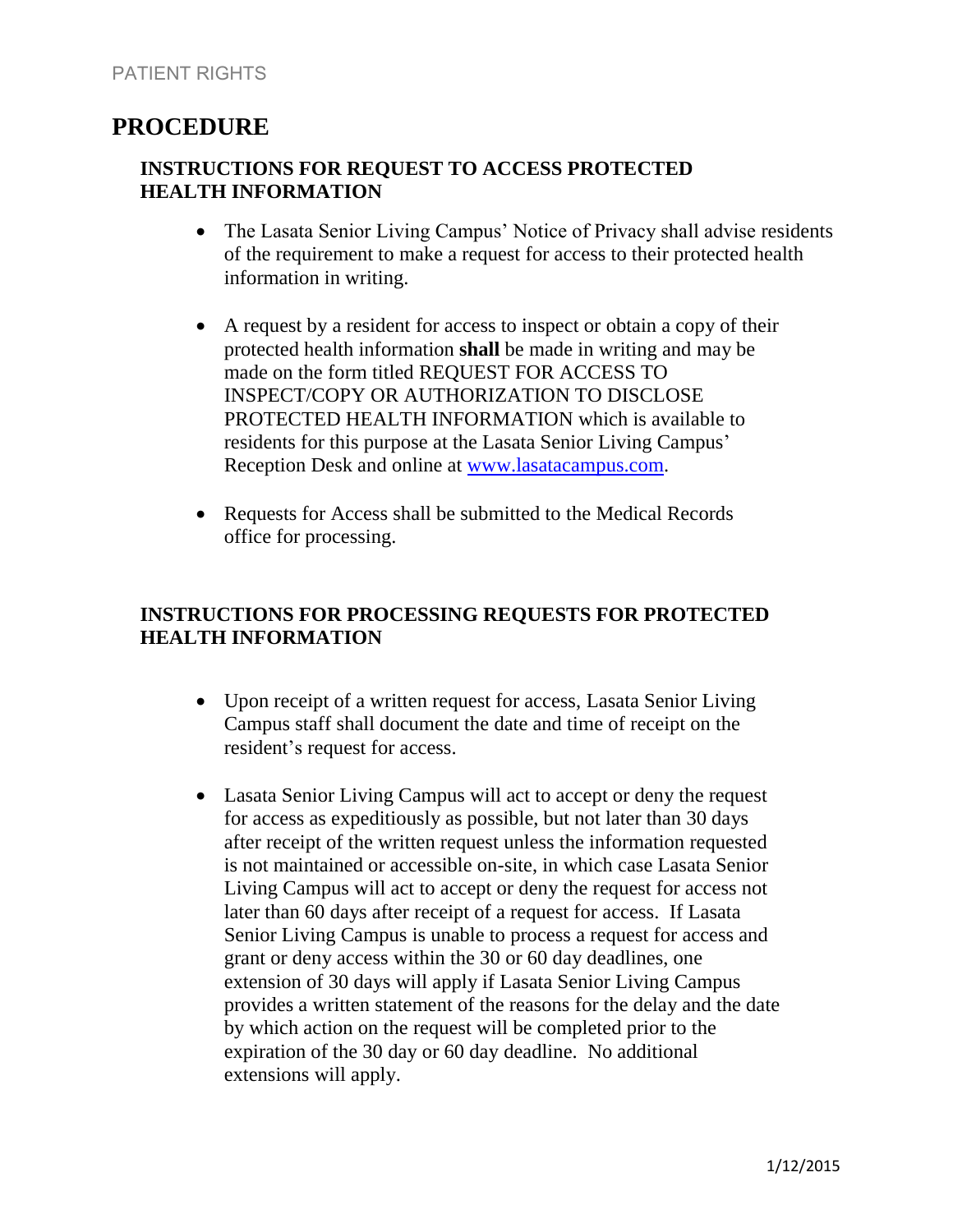• If Lasata Senior Living Campus does not maintain the protected health information that the resident is seeking access to, but knows where the requested information is maintained, Lasata Senior Living Campus will inform the resident where to direct their request for access.

If Lasata Senior Living Campus accepts the access requested by the resident, in whole or in part:

- Lasata Senior Living Campus will inform the resident of their acceptance of the resident's request.
- The access requested by the resident, including inspection or obtaining a copy, or both, of the protected health information about them in designated record sets will be provided after protected health information for which a ground to deny exists has been excluded. If identical protected health information requested is maintained in more than one designated record set or at more than one location, Lasata Senior Living Campus will only produce the protected health information once in response to a request for access.
- Lasata Senior Living Campus will arrange with the resident a convenient time and place to inspect or obtain a copy of the protected health information if the resident does not wish for the information to be mailed to them.
- Lasata Senior Living Campus must document the time and date of inspection conducted, the name of the inspecting person and the records released for inspection on the written request for access in the section designated for this purpose.
- Lasata Senior Living Campus may discuss the scope, format, and other aspects of the request for access with the resident as necessary to facilitate the time provision of access.
- Lasata Senior Living Campus charges a reasonable cost-based fee in accord with s. 146.83, Wisconsin Statutes, and includes the cost of supplies and labor to copy the protected health information requested and postage if the resident has requested the information be mailed to them. An estimate of the cost to reproduce a copy of health records will be provided upon request.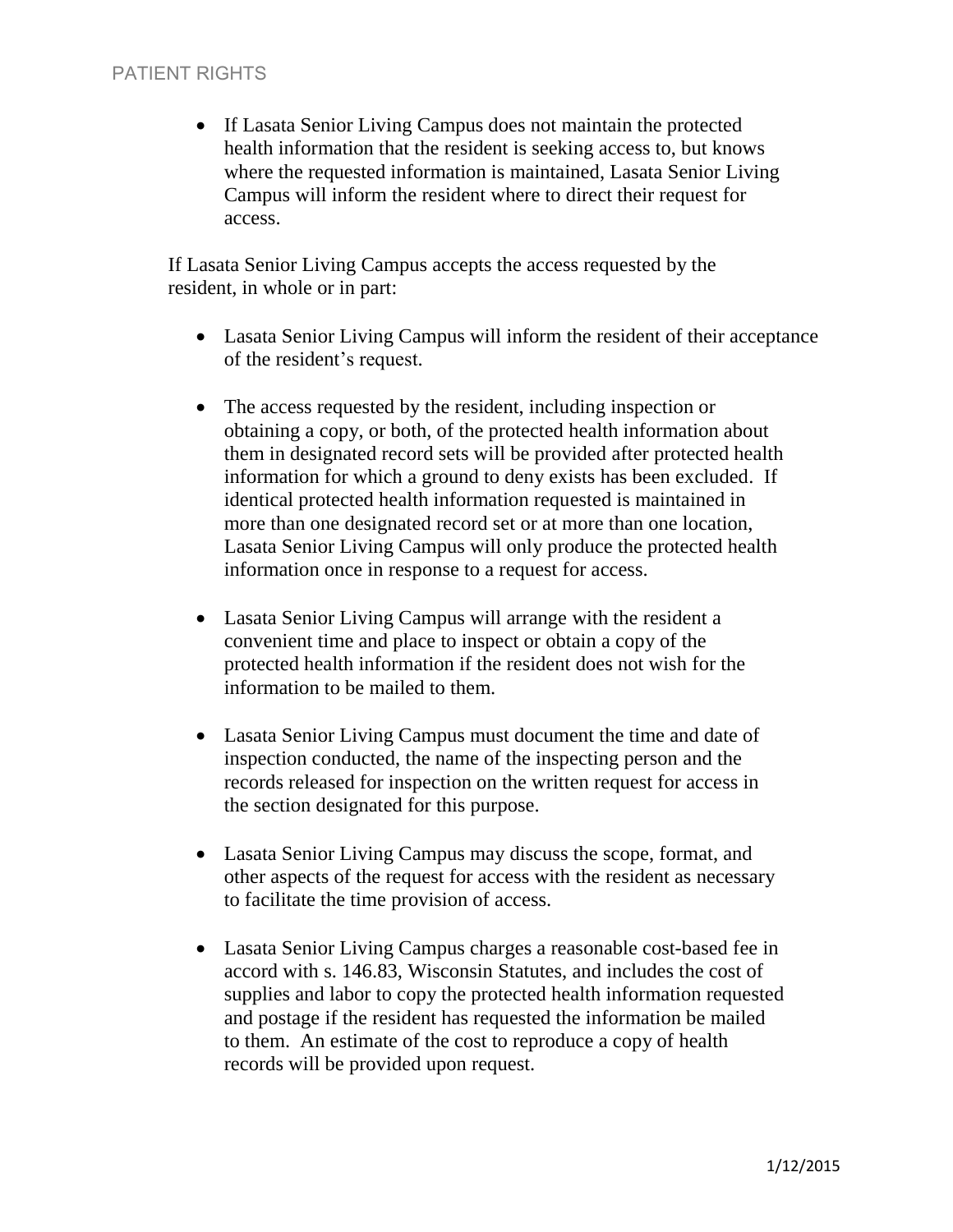#### PATIENT RIGHTS

- Access to protected health information will be provided to the resident in the form or format requested by them if it is readily producible in such form or format. If the access is not readily producible in the form or format requested by the resident, then the protected health information will be provided in a readable hard copy form or such other form or format as agreed to by Lasata Senior Living Campus and the resident.
- If the protected health information that is the subject of a request for access is maintained in one or more designated record sets electronically and if the resident requests an electronic copy of such information, the covered entity must provide the resident with access to the protected health information in the electronic form and format requested by the resident if it is readily producible in such form and format. If the protected health information is not readily producible in such form and format, a readable electronic form and format as agreed to by Lasata Senior Living Campus and the resident will be provided.
- If the resident's request for access directs Lasata Senior Living Campus to transmit a copy of protected health information directly to another person designated by the resident, Lasata Senior Living Campus will provide the copy to the person designated by the resident. Protected health information will only be directed to another person if the resident's written request is signed by the resident and clearly identifies the designated person and where to send the copy of protected health information.

If Lasata Senior Living Campus denies the access requested, in whole or in part:

- Lasata Senior Living Campus will, to the extent possible, give the resident access to any protected health information requested, after excluding the protected health information which Lasata Senior Living Campus has a ground to deny access to.
- A written denial shall be provided within 30 days of receipt of the request for access to protected health information. The denial must be in plain language and contain:
	- 1. The basis for denial.